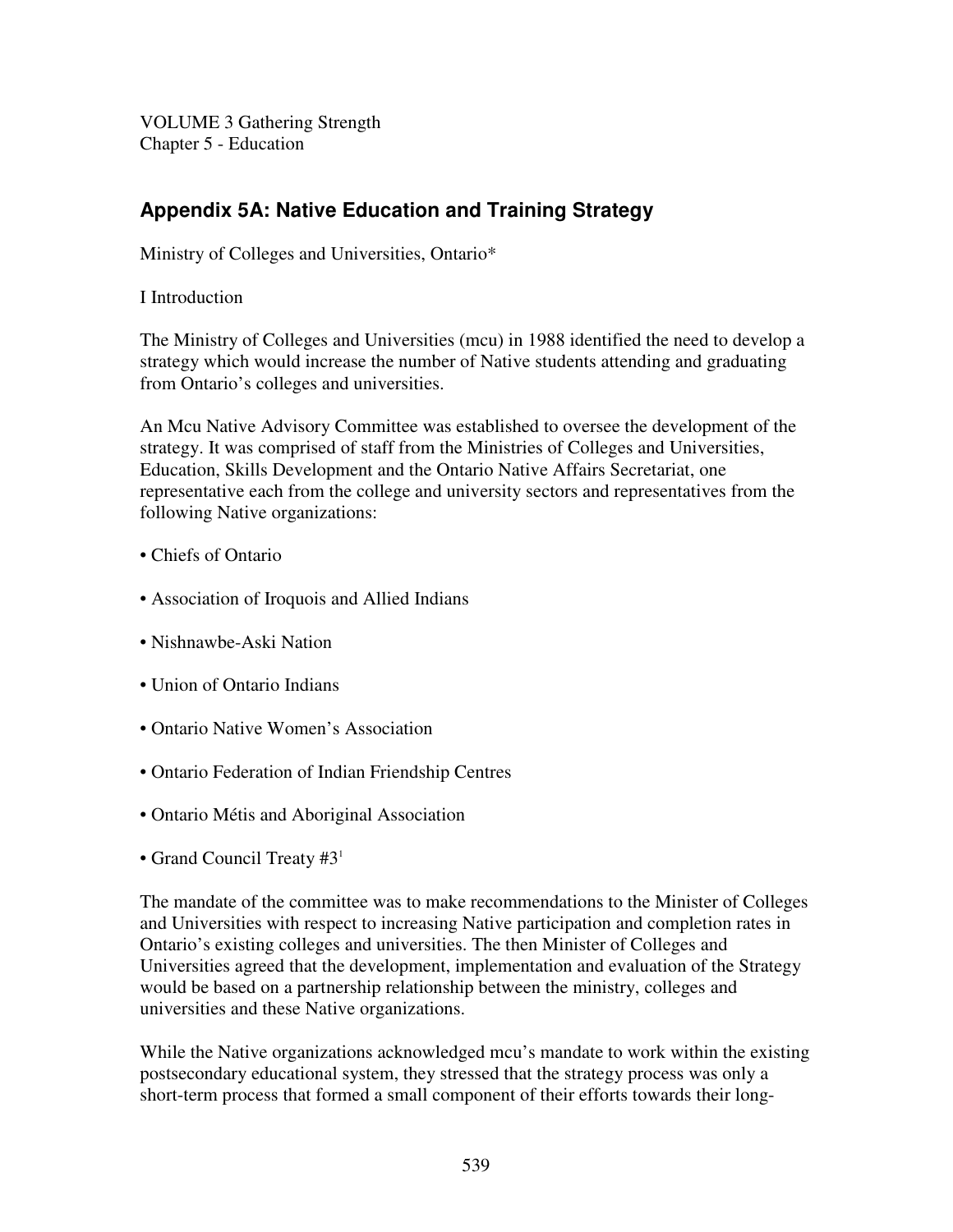term, educational agenda: Native control of Native education, including the establishment and funding of Native postsecondary institutions.

The Advisory Committee submitted its final report with recommendation to the Minister of Colleges and Universities in January, 1991. This report forms the foundation of the mcu Native Education and Training Strategy \* which was approved by the Government.

II Mcu Native Education and Training Strategy

#### *Goals of Strategy*

• To increase Native participation and completion rates in university and college programs;

• To increase the sensitivity and awareness of postsecondary institutions to Native culture and issues; and

• To increase the extent and participation of Native people in decisions affecting Native postsecondary education.

# *Key Elements of Strategy*

In order to achieve the above goals, the Strategy includes the following key elements:

(a) enhancing the development and delivery of programs and services to Native students, including the following initiatives:

• increasing the level of specialized support services available to Native students;

• providing funding to Ontario colleges and universities to offset the higher costs of Native programming;

• encouraging the development of programs and curriculum that are relevant to Native people;

• facilitating flexible and innovative program delivery mechanisms to Native communities.

(b) reducing the barriers that restrict Native access to postsecondary institutions including activities with respect to admissions, access programs and Native teacher education programs;

(c) increasing Native community involvement in institutional governance, program development, and admissions criteria;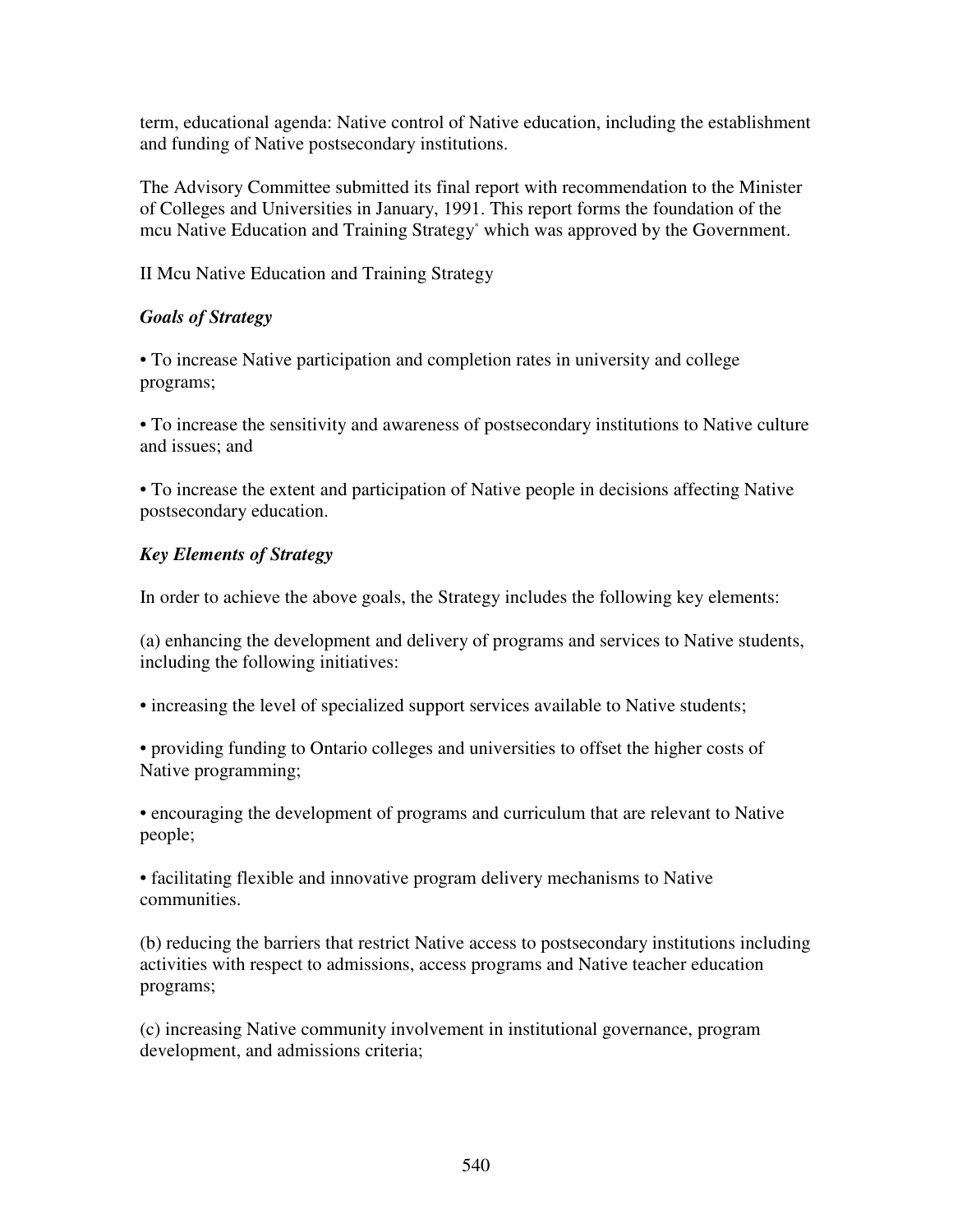(d) establishing a Native Education Council to advise the Minister on Native postsecondary education issues;

(e) implementing and evaluating the Strategy in partnership with provincial Native organizations;

(f) providing these organizations with funding to cover costs associated with their involvement in the implementation of the Strategy.

#### *Specific Initiatives of the Strategy*

1. Native Education Council

A Native Education Council (nec) will be established by Order in Council to advise the Minister of Colleges and Universities on all aspects of Native post-secondary education, including those related to native programs, services and policies. The nec would also work with mcu in the implementation and evaluation of the Strategy.

The Council will consist of one member from each of the following Native organizations, one of whom will be the Chair:

- Association of Iroquois and Allied Indians
- Nishnawbe-Aski Nation
- Union of Ontario Indians
- Ontario Native Women's Association
- Ontario Federation of Indian Friendship Centres
- Ontario Metis and Aboriginal Association
- [Grand Council Treaty #3]<sup>2</sup>

The appointments will be made by Order in Council.

A secretariat will be established to provide the administrative support for the Council. It will have two full-time positions, a secretary and a coordinator. The coordinator of the secretariat will report to the Chair of the Native Education Council.

2. Proposal Selection Committee

A Proposal Selection Committee will be established to undertake responsibility for the review and selection of proposals to be funded under the Mcu Strategy.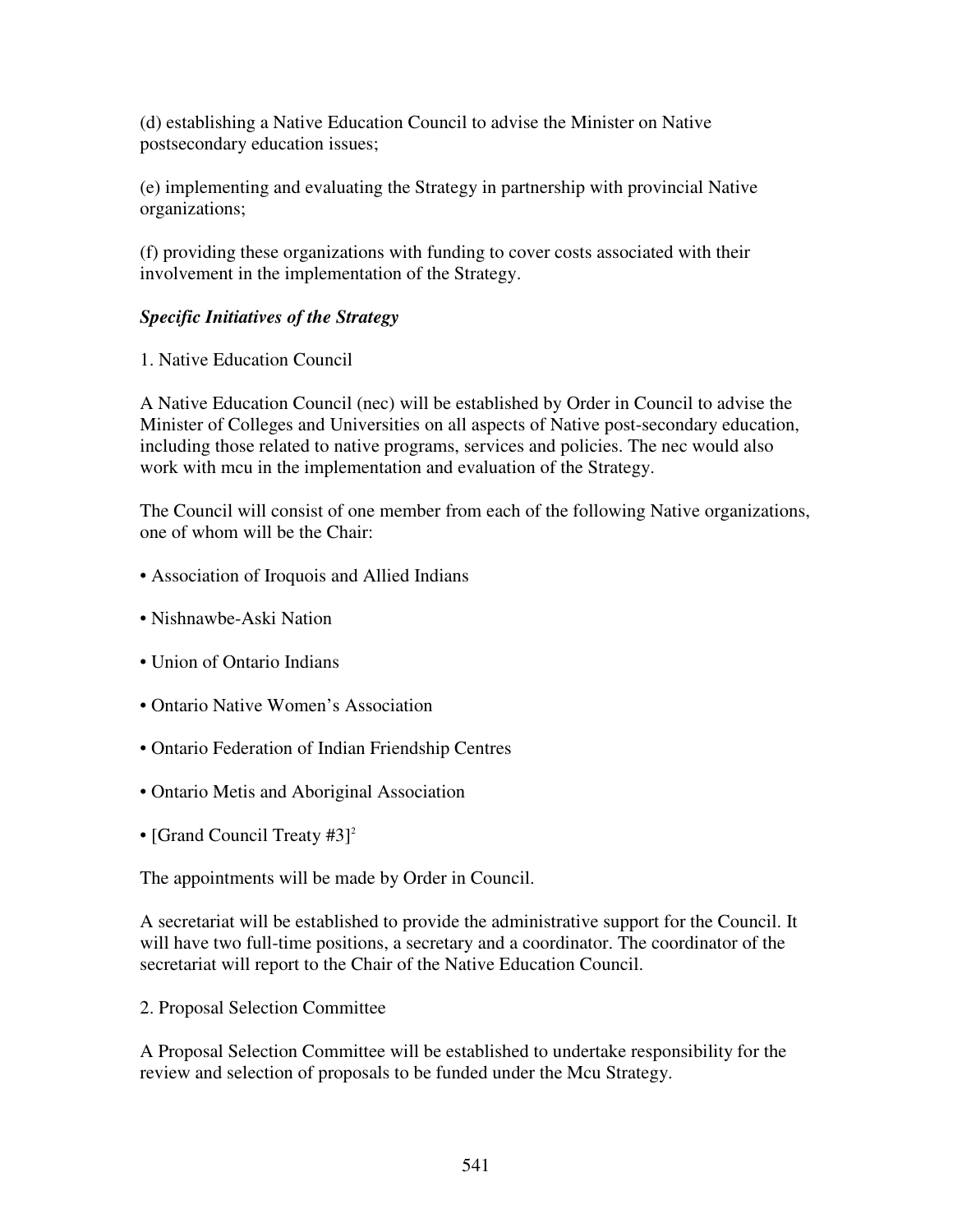The composition of the committee will be as follows:

*Membership:*

*Non-voting:*

1 Ministry of Colleges and Universities 1 Council of Regents

1 Ontario Council on University Affairs

*Voting:*

6 Institutional representatives with Native educational expertise (3 college representatives nominated by the Council of Presidents and 3 university representatives nominated by the Council of Universities).

up to 7 Native community representatives with knowledge of Native educational needs and priorities (nominated by the Native organizations represented on the nec).

3. Native Community Involvement with Postsecondary Institutions

Eligibility to receive funding under the Strategy will be dependent upon a college or university agreeing to:

(a) Ensure that a process exists which would provide local Native community 3 representatives with direct access to the governing body/senate on all aspects effecting Native postsecondary education within the institution;

(b) establish a Native committee with significant local Native community membership to oversee key Native programs and services. The committee will also assist in the determination of appropriate mature student admissions criteria for Native students and be involved in reviewing the admissions protocol affecting Native applicants;

(c) develop, in collaboration with the institutional Native committee, a comprehensive plan of action, including an evaluation process, designed to enhance the institution's sensitivity to Native issues and to increase the accessibility and retention rates of Native students within the institution. This plan should be approved by the institution's governing body/senate.

Colleges and universities which have demonstrated a previous commitment to addressing the educational and training needs of Native people through the provision of quality Native programs and services, will be given preference in terms of Strategy funding.

4. Native Program and Service Initiatives

Programs and services for Native students in colleges and universities will be improved through the provision of funding of the following initiatives: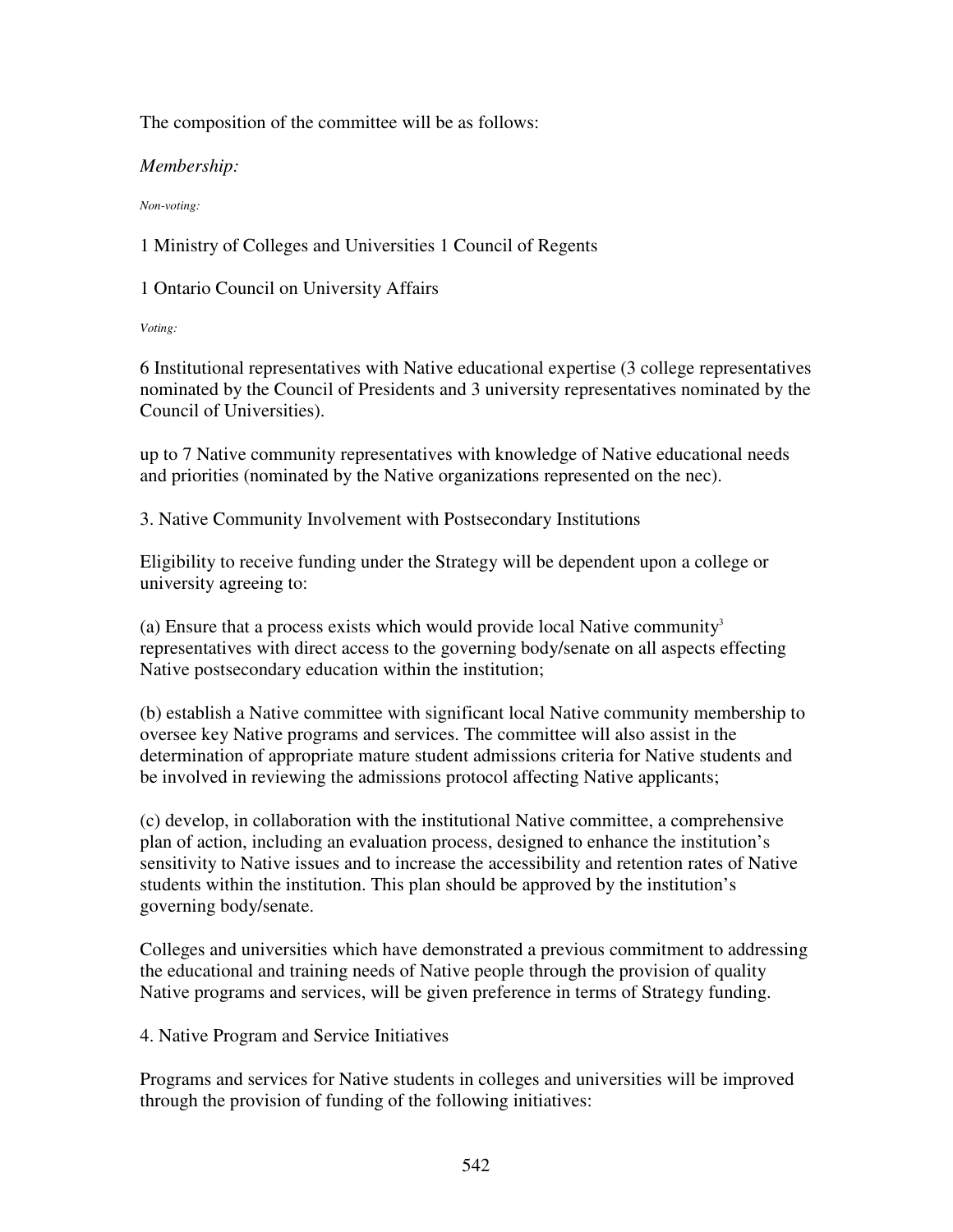• increasing the number of Native counsellors employed by post-secondary institutions, through a Native Support Services Core Fund;

• improving the range and quality of specialized support services provided to Native students, through a Special Projects - Native Support Services Enhancement Fund;

• supporting the development of Native curricula and encouraging innovative and flexible delivery of Native programs through a Special Projects - Program Development Fund;

• Offsetting the special costs associated with developing and delivering Native programs through a Supplementary Grant Fund. 4

5. Access of Native Students to Post-secondary Institutions

To increase the access of Native students to postsecondary institutions:

• postsecondary institutions are encouraged to adopt guidelines for mature student admissions, which takes into consideration the prior learning experience of the candidate.

• professional schools or faculties are encouraged to implement enrolment equity policies. This should be undertaken with the advice and assistance of the institution's Native committee and/or the local Native community;

• postsecondary institutions are encouraged to establish general and/or program-specific Native access programs to improve access to postsecondary education;

• Native student recruitment for general, professional or specialized access programs should be carried out in close consultation with the institution's Native Committee;

• postsecondary institutions are encouraged to deliver culturally appropriate, distance education to Native communities through a combination of telecommunications technology and on-site academic support;

• all applications submitted to the Northern Distance Education Fund (ndef) which concern Native-specific programs will be reviewed for recommendations on funding by the Proposal Selection Committee.

6. Native Teacher Education Programs

To improve the accessibility, appropriateness, and effectiveness of teacher education programs for Native people:

• Strategy funding will be made available under the Special Projects Fund and the Supplementary Grant Fund to Native teacher education programs which satisfy the following criteria: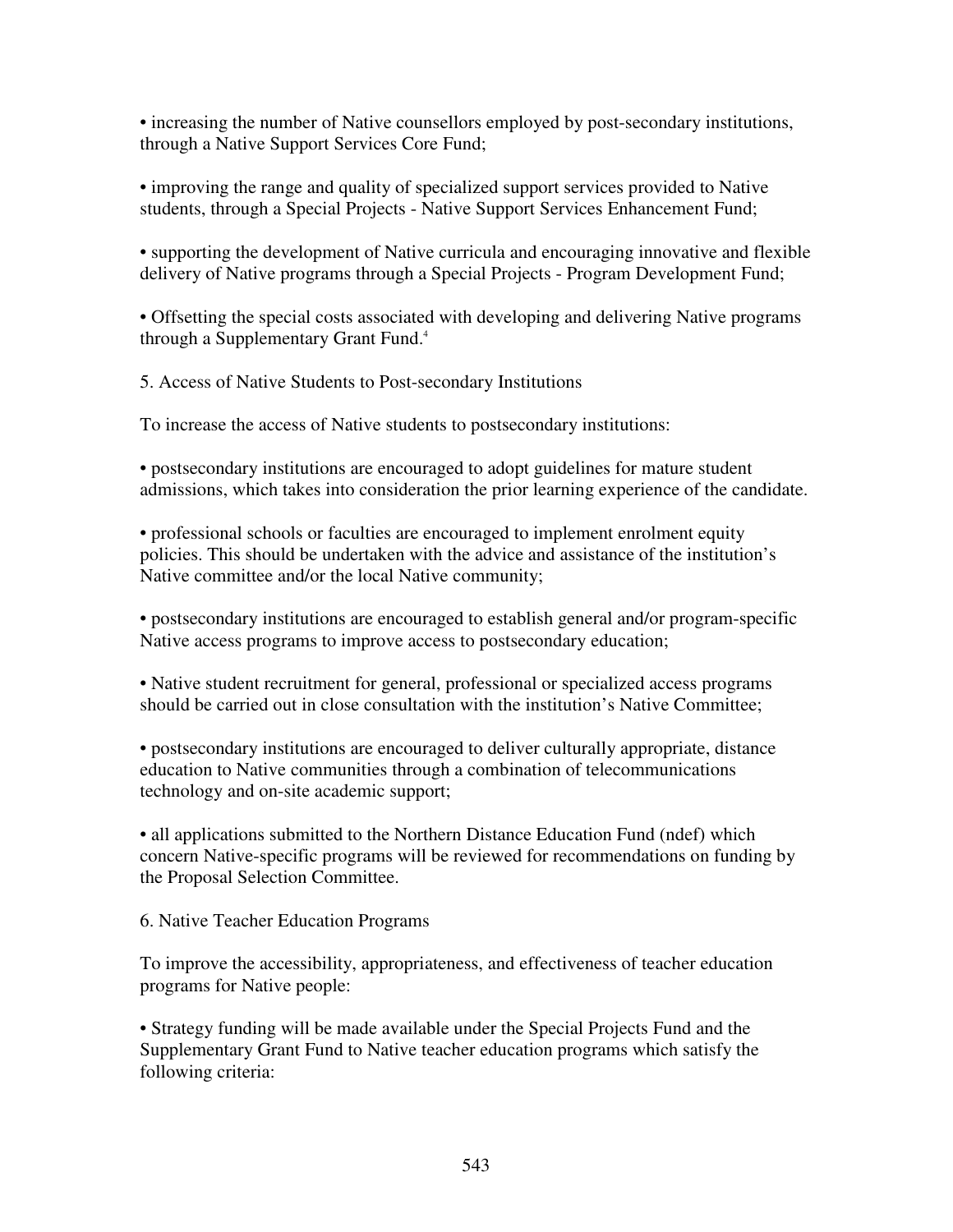(I) include as a central component, instruction in a Native-specific curriculum and pedagogy based upon learning modes derived from the Native cultural and linguistic heritage;

(ii) ensure that Native-specific curricular components and pedagogy are available as elective credit courses to all teacher education students;

(iii) ensure the use of indigenous resources and the recognition of regional differences;

(iv) ensure that all Native teacher education programs are qualitatively equal to mainstream teacher education programs;

(v) ensure greater curricular emphasis on nsl and nfl instruction;

• postsecondary institutions are encouraged to consider community-based education models in developing Native teacher education programs;

• postsecondary institutions are encouraged to give priority to the recruitment of Native professors to regular tenure-stream positions by recognizing Native-language ability and indigenous knowledge.

7. Education Issues - Ministry of Education

The Ministry of Education has the primary responsibility for teacher certification, teacher education programs, and policies and curricula for elementary and secondary schools. The Minister of colleges and Universities will request the Minister of Education to address teacher eduction issues which fall within moe's responsibilities, in a manner consistent with the recommendations of the Native Advisory Committee's teacher education paper. (Refer to Appendix 1.)

8. Funding to Native Organizations

In order to achieve the objectives of the Strategy, ongoing funding will be provided to Native Organizations to ensure that they have the capacity to participate in a meaningful way in the implementation of the Strategy. Implementation costs will include such items as salaries for additional staff to be hired by the Native organizations, travel and administrative costs. The Native Education Council will be responsible for determining the distribution of these funds amongst the Native organizations.

# 9. Evaluation

In year four, an evaluation of the Mcu Strategy will be undertaken in partnership with the Native Education Council. This will include developing the terms of reference, implementing the evaluation and preparing a report of findings and conclusions. Funding in the amount of approximately \$130,000 will be allocated to cover the costs of an evaluation of the Strategy.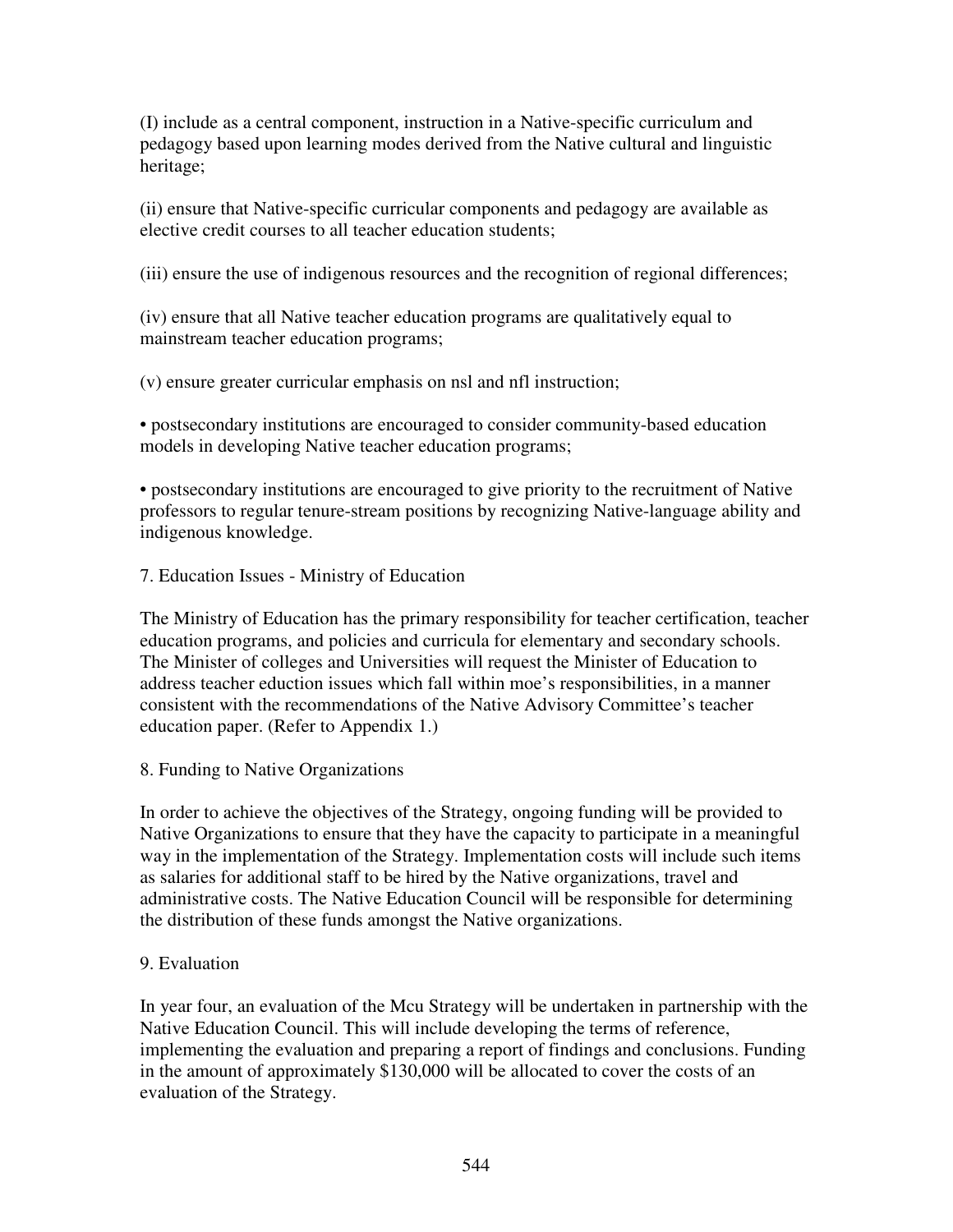The Ministry will work with the nec and the postsecondary institutions to develop a data base for self-identified Native students.

The Ministry of Colleges and Universities will report to the Cabinet Committee on Justice each year on the progress in implementing the Strategy.

10. Funding

In 1991/92, an amount of \$3.1 million has been allocated to support the implementation of the strategy.

May 23, 1991

# **Appendix 1**

# **Mcu Native Advisory Committee**

#### **Report**

#### *Teacher Education Recommendations which Fall within moe's Jurisdiction*

1. The education and credentialling of Native People to work in all educational fields be designated a priority.

2. The curricular content of teacher education programs be reviewed to ensure that they recognize and affirm Native culture and history.

3. Priority be given to establishing Native-language immersion programs and programs to enable the achievement of bilingual fluency.

4. Alternative and flexible credentialling criteria such as utilizing prior learning assessment be established for Native people with respect to the Ontario Teacher's Certificate to recognize the expertise acquired through indigenous, non-formal education.

5. Recognition of a career path in Native education should be widely available through basic and additional qualifications.

# **Notes:**

**\*** Now called the Ontario Ministry of Education and Training.

**\*** Now known as the Aboriginal Education and Training Strategy